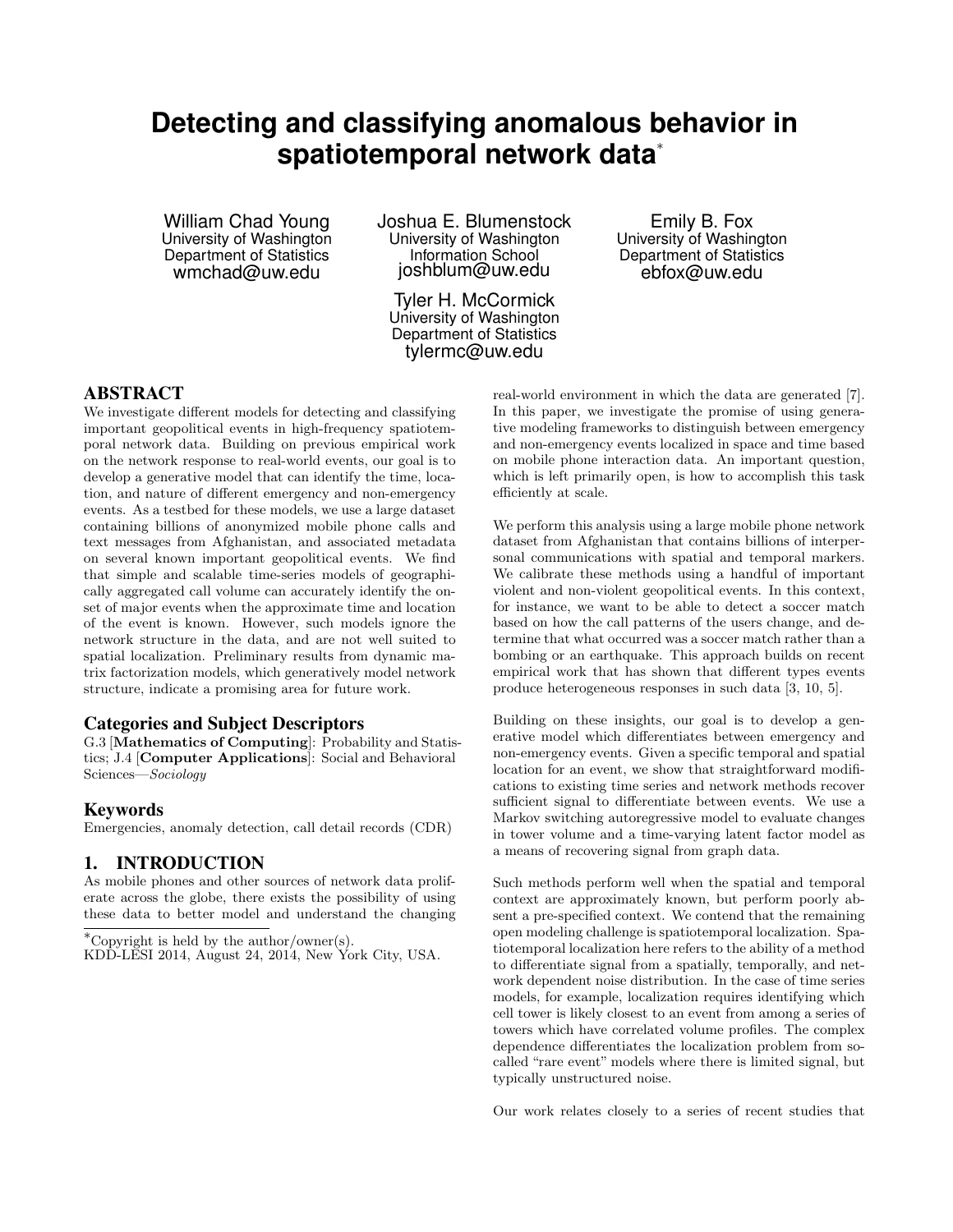

Figure 1(a): Call volume at the tower nearest a major bombing (left) and a stadium inauguration (right). Red indicates incoming call volume and blue shows outgoing call volume from the tower. The dashed lines indicates average volume for the tower on the same day of the week.



Figure 1(b): Heatmap of (log) call volume between pairs of 200 towers during the 30 minutes following a major bombing. Towers are ordered closest to furthest starting at the bottom left.

have used similar high-frequency network data to explore the impact of unexpected events on network traffic. In work closely related to our own, [2] provide a scalable framework for detecting events when analysis of the full network is prohibitive by focusing more narrowly on activity in subnetworks and at network hubs. Similarly, by focusing on features of the users' local networks over time, [1] detect events by pinpointing times resulting in the greatest deviations. Finally, [5] provide a method that locates an earthquake in Rwanda based on anomalous call volume at nearby towers, and assess continuing need in the area by monitoring persistence of deviations in tower traffic. Our work extends these efforts by seeking a generative model of network activity that can be used to identify and classify the type, timing, and location of important events.

The remainder of the paper is organized as follows: Section 2 details the data and the Afghanistan context. Section 3 describes and presents results from the autoregressive model, and Section 4 develops the matrix factorization approach. In Section 5 we conclude with an outline for future work.

#### 2. DATA

Our data comes from a large telecommunications operator in Afghanistan. The full dataset contains detailed information on all communication events that occurred on the nation's primary mobile phone network in 2011. This captures billions of calls and text messages made by millions of subscribers. For each such event, we observe the time and date of the event, as well as anonymized identifiers for each party on the transaction. We additionally observe the identifier of the mobile phone tower that was used to route the event, which allows us to infer the approximate location of each subscriber at the time of the call or text message.

Since our goal is to capture events which affect large numbers of users simultaneously, we initially focus on activity aggregated at the level of the mobile phone tower. Our dataset includes over 1,000 towers spread across Afghanistan, and which cover all major population centers.

One event that exemplifies the impact an event can have on cell phone usage is a major bombing in the capital city of Kabul on December 6, 2011. The left plot in Figure  $1(a)$ shows the incoming and outgoing call volume at the tower nearest the bombing for that day. There is an immediate spike in the call volume at the time of the bombing, common to many nearby towers. Notably, the incoming call volume spikes slightly later and lasts longer than the outgoing call volume. This is reasonable as there is likely some delay as people learn about the bombing and call in to check on those they know were in the area.

In comparison, the right plot in Figure  $1(a)$  provides a similar depiction of traffic at the time a new stadium is inaugurated in a nearby region of Kabul. Instead of the quick spike and return to normal that we see in the bombing, there is prolonged period of increased activity, similar to that observed by [3] for other non-emergency events.

These descriptive figures focus on changes in call volume at the single tower closest to the event, and ignore the networked structure in the data. A more natural representation, and one that we will draw in Sec. 4, treats each tower as a localized node in a network, and calls between towers as edges. A simple representation of this time-varying network is given in Figure 1(b), which shows a 30-minute snapshot of the call volume between towers following the bombing in Kabul.

#### 3. TIME SERIES MODELS

We start by considering the differential structure of events in terms of call volume alone, as in [3]. To examine the ability of generative models to distinguish between events given a known context (e.g., time window and location), we first look at techniques which analyze call volume from the single closest tower. Let  $y_t$  be the observed volume at time  $t, t \in \{1, \ldots, T\}$ . The goal, then, is to identify the set of time points which are associated with an event at the tower. To this end, we consider a straightforward autoregressive hidden Markov model (AR-HMM):

$$
y_t = a^{(z_t)} y_{t-1} + \mu^{(z_t)} + \epsilon_t, \qquad \epsilon_t \sim N(0, \sigma^{2(z_t)}),
$$
  
Pr(z\_t = j | z\_{t-1} = i) =  $\pi_{ij}$ .

Here,  $z_t$  is a Markov process indexing the hidden state of the tower at time t with with  $\pi_{ij}$  indicating the probability of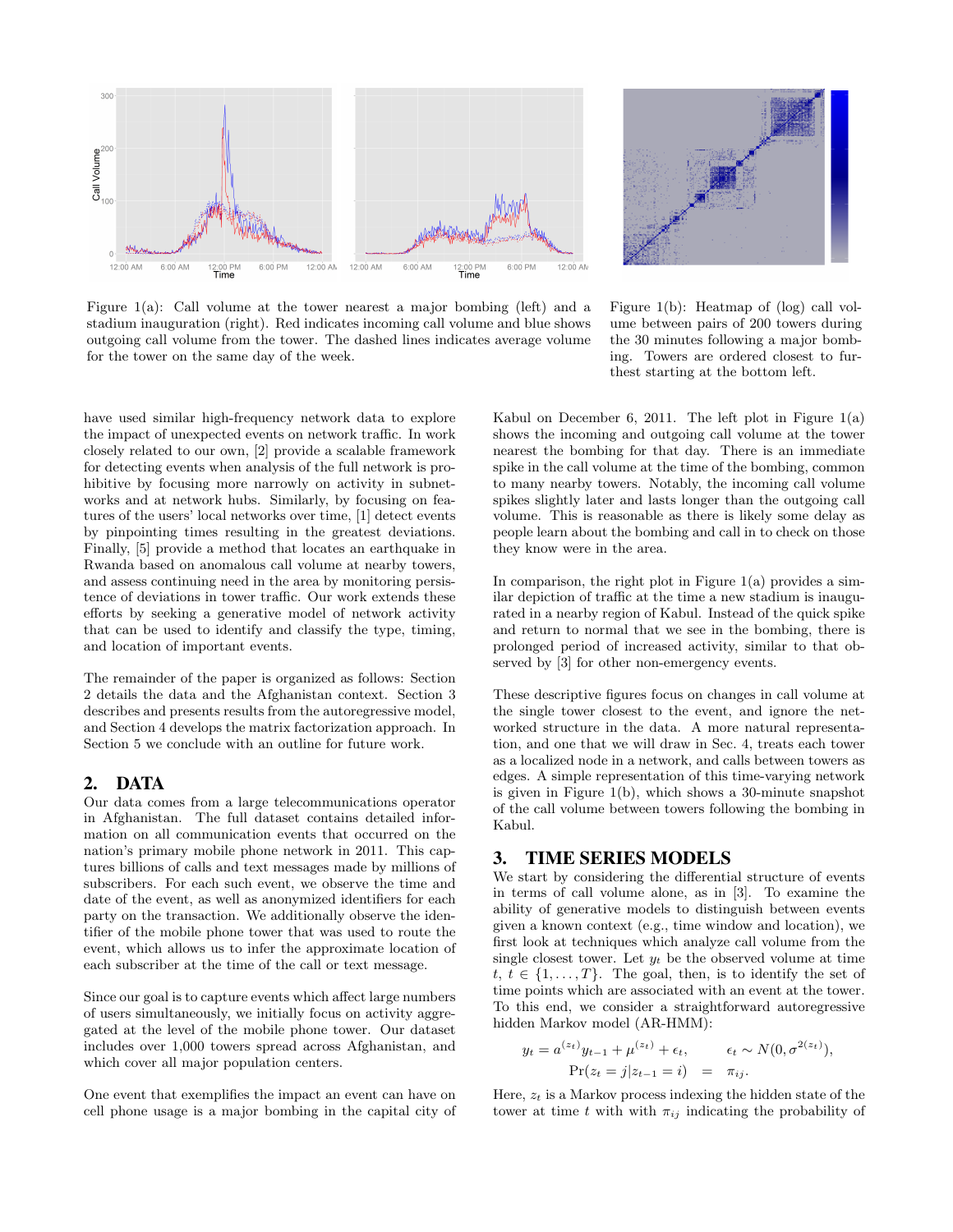transitioning from state i to state j. This formulation allows for flexibility in modeling the dynamics of different types of events. One state may capture the immediate spike caused by an emergency, while another state captures the slower, prolonged build associated with a concert or festival.

We take a Bayesian approach and specify priors on this model. For K hidden states, we have

$$
y_t \sim N(a^{(z_t)}y_{t-1} + \mu^{(z_t)}, \sigma^{2(z_t)}),
$$
  

$$
\pi_i \sim \text{Dirichlet}(1/K), \qquad \mu^{(i)} \sim N(0, \sigma^2_\mu),
$$
  

$$
a^{(i)} \sim N(0, \sigma^2_\mu), \qquad \sigma^{2(i)} \sim \text{Inv-Gamma}(a, b).
$$

This sparse Dirichlet formulation allows for a data-driven adaptive technique that encourages the use of a subset of the available states. Based on the conjugate prior specification, performing inference is straightforward using Gibbs sampling. In addition, we can sample the entire sequence  $z_{\{1:T\}}$  using the forward-backward algorithm [9].

To assess performance, we looked at four different events: two emergency events and two stadium inaugurations. All the events occurred in different locations. To localize the data, we use the tower closest to each event. In order to avoid focusing on daily trends in call volume, the data were de-trended by subtracting the mean for that time period and day of week using data from the rest of the month for the tower. The data were then normalized to have maximum volume equal to 1. We used diffuse prior settings  $\sigma_{\mu}^2 =$  $\sigma_a^2 = 1, a = 0.1$  and  $b = 0.001$  and ran the sampler for 40,000 iterations, discarding the first 20,000 as burn-in. To examine the inferred states, we looked at the best sample as determined by joint model probability. To identify events, we look specifically at the rare states in the sample. This reflects our expectation that events occur suddenly and are short-lived. This should result in a jump to a unique 'event' state and a quick return to the 'normal' or baseline states.

As shown in Figure 2, the three-state model  $(K = 3)$  is able to detect the emergencies as a unique state but does not have enough other states to adequately capture the variability in the baseline noise process. As such, the  $K = 3$  setting fails to uniquely identify the stadium inaugurations. As we move from three to five and then to ten states, we see that the background states are increasingly differentiated from the inauguration state, with the ten-state model finally having enough states to adequately model the baseline noise as separate from the inaugurations.

Figure 3 compares the ten-state model with a Bayesian changepoint model [4]. The changepoint model partitions a time series into a set of independent segments, each with its own mean and variance. These segments are similar to the states in the AR-HMM model, with the major difference that in the changepoint formulation, the system can not return to a previous state. Both models use multiple states to capture baseline noise, but the changepoint model cannot classify the two emergencies or non-emergencies as the same type.

Our results indicate that there is indeed signal that can be modeled generatively to detect the onset of major events. Clearly, however, the multiple baseline states indicate that a more sophisticated dynamic model is important for the task of temporal localization of events, especially as more and more 'null' data (non-event days) are considered. Possibilities include models based on hierarchical HMMs or hidden semi-Markov models [8], though both present greater computational complexity. However, perhaps the greatest challenge is in spatial localization from the massive number of tower-specific time series. So far, our AR-HMM has considered the closest tower only. Assuming a collection of independent towers does not capture the complex correlation structure between tower series. Alternatively, the multivariate switching vector autoregressive (VAR) processes fails to scale to high dimensions (i.e., large numbers of towers) and likewise does not capture the (potentially non-Euclidean) spatial diffusion process.

# 4. NETWORK MODELS

To analyze all towers jointly and take advantage of the network structure of our data, we consider a matrix factorization approach. Matrix factorization [6] takes an  $n \times n$  matrix X and decomposes it into two smaller  $n \times k$  matrices U and V such that  $X \approx UV^T$ . In our case, X is the matrix of towertower calls, and  $X_{ij}$  is the number of calls from tower i to tower  $j$ . The rows of the  $U$  and  $V$  matrices can then be seen as an embedding of the towers into a low-dimensional latent space, with  $U$  and  $V$  modeling incoming and outgoing volume separately. These latent locations give us information about the similarity of the towers. Importantly, however, in our application we have a matrix of tower-to-tower call volume  $X^{(t)}$  at each time step t.

As exploratory data analysis to ascertain whether changes in network structure differ, even at a coarse level, between event types, we first look at matrix factorization on snapshots of the data separately, comparing communication patterns before and after the event. For each of a bombing and a stadium inauguration, we used a 30-minute snapshot of tower-to-tower call volume directly before the event as well as one after the event started. We used  $k = 5$  latent factors. From the resulting latent positions of the towers, we computed a distance matrix where the  $ij'$ <sup>th</sup> entry is the distance between tower  $i$  and tower  $j$  in the latent space. We then subtracted the distance in the post-event snapshot from the distance in the pre-event snapshot to see how the towers moved relative to each other over this time period.

Figure 4 shows 200 towers with high volume, sorted by distance from the event. Blue indicates that a pair of towers is further apart after the bombing than before, and red indicates that they have moved closer. For the bombing, the most important feature is the blue line along the bottom margin of the plot, indicating that the towers nearest the event moved away from the other towers. Also of interest is the set of towers in the middle of the plot which move away from the other towers. These towers are near a concurrent bombing that took place in another city 300 km away from Kabul. The stadium inauguration looks visually distinct from the bombing, indicating that a dynamic matrix factorization approach might provide information that can be used in differentiating between events.

Motivated by our exploratory data analysis, as a first cut at a model integrating the temporal and network aspects of our data, we explore a dynamic matrix factorization formulation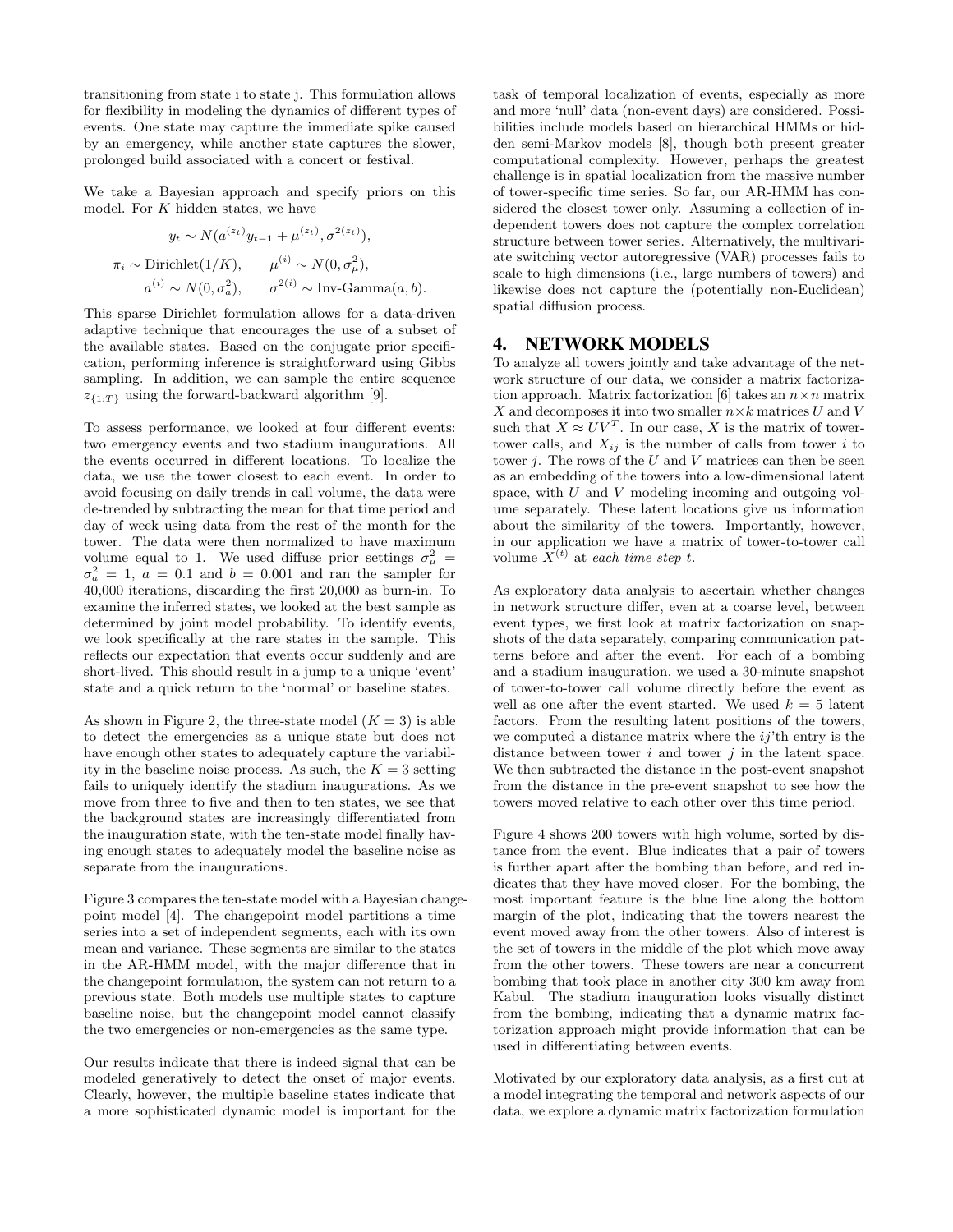

Figure 2: Results of the AR-HMM on two emergency events and two non-emergency events. The de-trended call volume is shown in blue and the actual events are highlighted in yellow (non-emergency) and red (emergency). The bars below show the inferred event states from the sampler where  $K$  varies. Green is the set of baseline states, while yellow and red indicate the rare states picked during the true non-emergency and emergency events, respectively.



Figure 3: Comparison of AR-HMM (left) and Bayesian changepoint detection (right) on the events of Figure 2. For the changepoint method, the non-green colored bars show the state at the beginning of each event.

similar to that in [11]. In this formulation, given  $n \times k$ matrices  $U^{(t)}$  and  $V^{(t)}$ , we model  $X^{(t)}$  via a latent random walk as

$$
X_{ij}^{(t)}|U^{(t)}, V^{(t)} \sim N(U_i^{(t)}V_j^{(t)T}, \sigma^2),
$$
  
\n
$$
U_i^{(t)} \sim N(U_i^{(t-1)}, \sigma_U^2 \mathbf{I}), \qquad V_j^{(t)} \sim N(V_j^{(t-1)}, \sigma_V^2 \mathbf{I}),
$$
  
\n
$$
U_i^{(0)} \sim N(0, \sigma_0^2 \mathbf{I}), \qquad V_j^{(0)} \sim N(0, \sigma_0^2 \mathbf{I}).
$$

The coupling of the  $U^{(t)}$  and  $V^{(t)}$  matrices over successive time points allows sharing of information about towers across time. In the absence of significant events, we expect the locations of towers in the latent space will move smoothly. Events which have a large impact on towers in the network will be reflected by larger moves in the latent space. A Bayesian approach would put priors on the hyperparameters  $\sigma^2, \sigma_0^2, \sigma_U^2, \sigma_V^2$ .

Our formulation does not explicitly model event-driven dynamics as in Sec. 3. Instead, event detection could be a post-processing step. However, this model affords scalable inference, which is key given the size of our dataset. In particular, finding the maximum a posteriori (MAP) estimate of the matrices  ${U^{(t)}}$  and  ${V^{(t)}}$  is equivalent to minimizing

$$
\sum_{t=1}^{T} \|X^{(t)} - U^{(t)}V^{(t)T}\|_{F}^{2} + \lambda_{U} \sum_{t=1}^{T} \|U^{(t)} - U^{(t-1)}\|_{F}^{2} + \lambda_{V} \sum_{t=1}^{T} \|V^{(t)} - V^{(t-1)}\|_{F}^{2} + \lambda_{0} (\|U^{(0)}\|_{F}^{2} + \|V^{(0)}\|_{F}^{2}).
$$

Although this objective is not convex, a local optimum can be efficiently computed using stochastic gradient descent or block coordinate descent, with opportunities for parallelization making the model highly scalable.

As a test of the dynamic matrix factorization model, we applied it to the entire network in a time period around the major bombing as well as to a time period around a stadium inauguration. We again used  $k = 5$  with  $\lambda_U = \lambda_V = \lambda_0 = 10$ and ran a block coordinate descent algorithm for 1,000 iterations. To evaluate our results, we looked at how the distance between the closest tower and other towers changes over time. For comparison, we also look at the same plot for a random tower distant from the event. Figure 5 visualizes the motion of the towers of interest in the latent space. Here, the green dot indicates the time of the event of interest. Reflecting the results of the independent matrix factorization of Figure 4, the closest tower to the bombing (top left quadrant of Figure 5) does move away from the other towers quickly at the time of the event, returning to a closer position relatively quickly. In contrast, there is no such distinct shift for the distant tower. For the stadium inauguration, there is no such significant move for the closest tower, also keeping with the results of Figure 4. In particular, the lower margin of the inauguration plot is mostly grey, interestingly indicating that the nearby towers did not move significantly in relation to most of the other towers.

Our results indicate that there is indeed signal in our spatiotemporal network data that can be modeled generatively to distinguish between events. However, as emphasized in